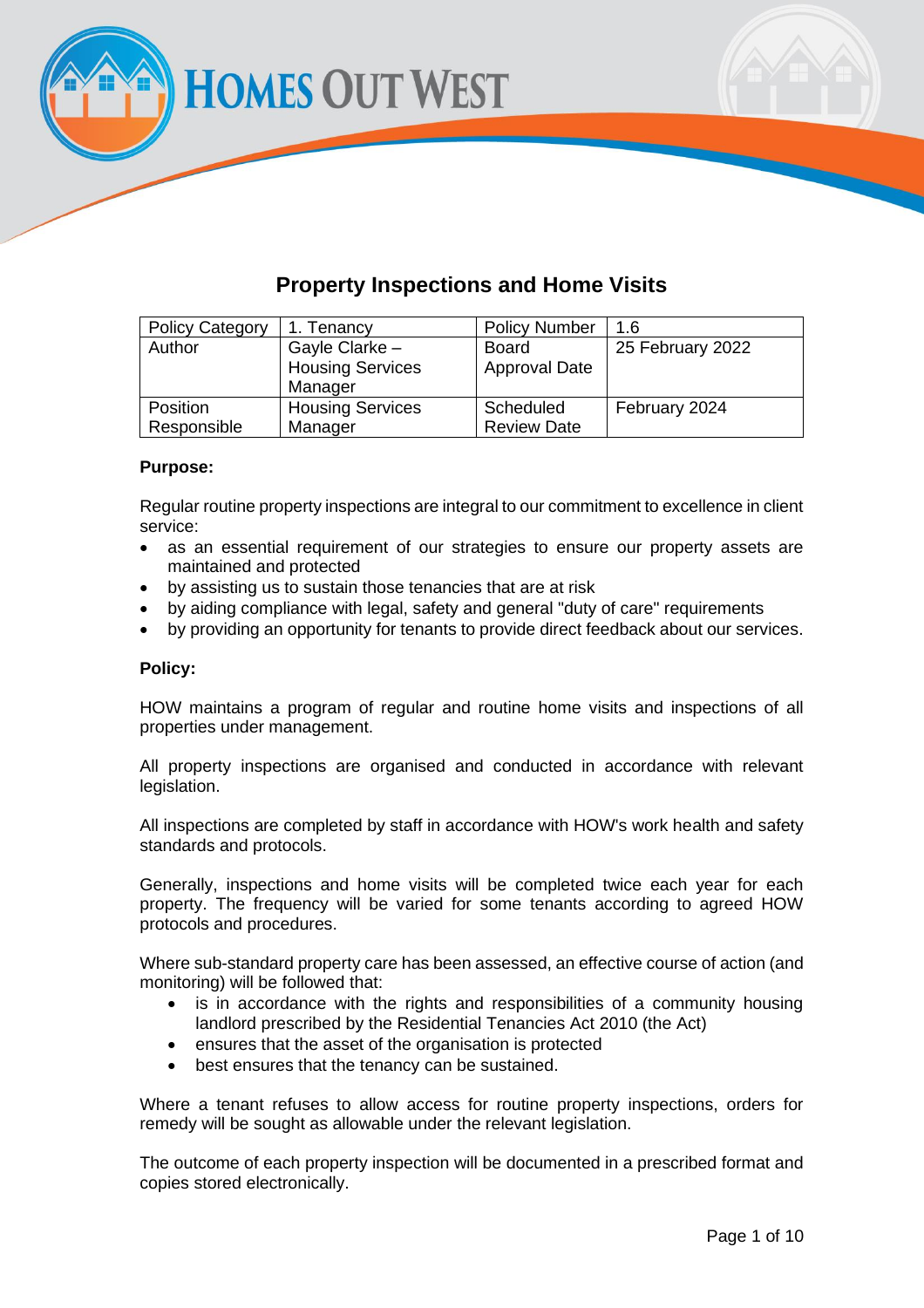Staff visiting properties will receive adequate training and support in relation to the technical and client relationship building competencies required to undertake property inspections and home visits.

| <b>Relevant Service Standards:</b>         | <b>National Community Housing Standards</b>               |
|--------------------------------------------|-----------------------------------------------------------|
|                                            | Standard 1.2: Establishing and maintaining<br>$\bullet$   |
|                                            | tenancies                                                 |
|                                            | Standard 2.1: Asset management strategy<br>٠              |
|                                            | Standard 2.2: Responsive maintenance and<br>$\bullet$     |
|                                            | repairs                                                   |
|                                            | Standard 3.1: Tenant rights<br>$\bullet$                  |
|                                            | Standard 3.4: Access to services of the                   |
|                                            | organisation                                              |
|                                            | Standard 3.5 Confidentiality and privacy<br>٠             |
|                                            | Standard 6.1: Financial management and<br>$\bullet$       |
|                                            | systems                                                   |
|                                            | Standard 7.4: Occupational health and safety<br>$\bullet$ |
|                                            | Legislation                                               |
|                                            | <b>Residential Tenancies Act 2010</b><br>$\bullet$        |
|                                            | <b>Residential Tenancies Regulation 2019</b><br>٠         |
|                                            | <b>Building Code of Australia</b><br>$\bullet$            |
|                                            | Work Health and Safety                                    |
|                                            | National Regulatory System for Community Housing          |
|                                            | (NRSCH) Performance Outcome and Performance               |
|                                            | Requirement                                               |
|                                            | Performance Outcome 1 - Tenant and Housing<br>Services    |
|                                            | Performance Outcome 2 - Housing Assets<br>$\bullet$       |
| <b>Related HOW Policies:</b>               | WH & S<br>$\bullet$                                       |
| <b>HOW</b><br>&<br>Related<br><b>Forms</b> | Home Visit risk Assessment<br>$\bullet$                   |
| Internal Documents                         | <b>Pre-Inspection Checklist</b><br>$\bullet$              |
|                                            | <b>Property Inspection Checklist/Report</b>               |
|                                            |                                                           |

### **Procedure and Guidelines:**

#### Notification to tenant

The Act requires that tenants are provided with a minimum of 7 days notice of property inspections, plus postage delivery time (this is conventionally an additional 7 working days, however, allowances for delays in local postage times should be made). Landlords are restricted to no more than 4 property inspections per year.

Prior to setting the appointment, consider the following factors:

- Check for any visiting conditions, e.g. "2 person visits only", that may impact on the visit arrangements. In cases of 2-person visits, ensure co-workers are aware of intended time and place of visit.
- Invite support workers to attend inspections where formal supported housing arrangements exist.
- Allow time in schedule for contingencies.
- If a planned maintenance inspection or technical audit is also required at the property, ensure availability of asset staff.
- Use the standard letter to advise the tenant of the appointment.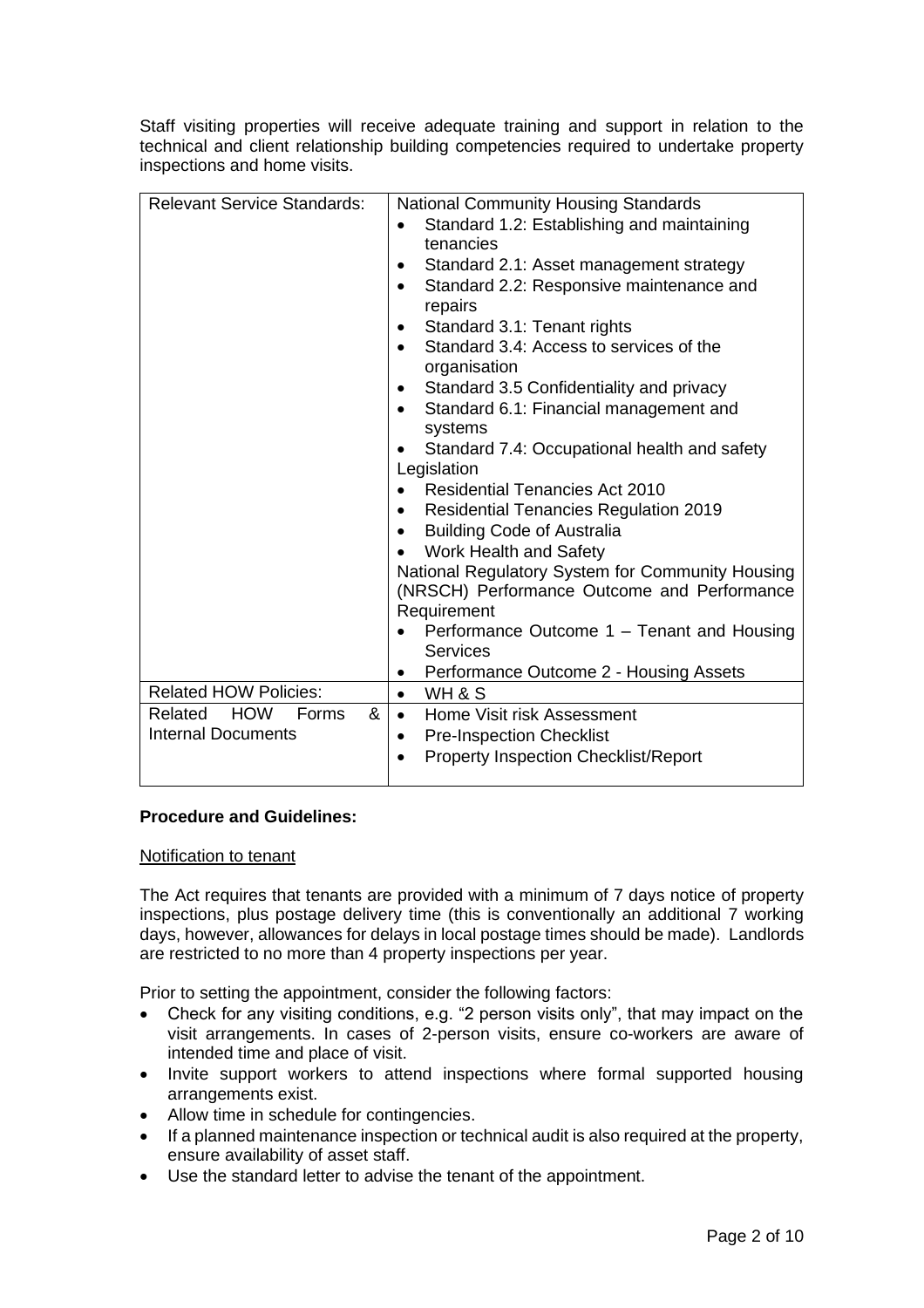#### Risk Assessment

Prior to any home visit a Home Visit Risk Assessment must have been completed and saved within the previous 12 months or since any incident at the property has occurred. If the Homes Visit Risk Assessment indicates a 2 person visit is necessary, 2 HOW staff must be present at all times.

#### Visit preparation

Clarify history of the household in relation to former and current issues and needs. Check tenant rent statement in case of queries or issues arising from rent arrears or nonrent debts.

Check previous property inspection reports for unresolved breaches, damage or repair issues.

Where relevant, confirm details of intended visit with co-workers and/or support workers.

Understand all HOW home visiting protocols contained in this document in relation to the visit.

Prepare equipment, resources and/or documents required for the visit and contingencies:

- Complete pre-inspection checklist.
- All property inspections must be documented using the routine Property Inspection Checklist/Report.
- Ensure package of HOW forms, information sheets, documents, etc. are in vehicles.
- Print out client information as required, e.g. rent and non-rent statements, property maintenance records, etc.
- For visits to a tenancy where the CSO is unfamiliar with the tenant, assume a 2 person visit.

#### Tenant not home

If the tenant is not home, do not enter the property and reorganise the visit when you return to the office<sup>1</sup>. This can be completed by telephone, however, the appointment will need to be reconfirmed in writing using the standard notification letter. Attach a copy of this letter to the original property inspection service request (S/R) in Greentree.

If the tenant has missed two consecutive property inspection appointments, without a valid reason being offered:

- Check tenant notes to ensure there is no record of the tenant's current unavailability, then seek an order to access the property from the NSW Civil and Administrative Tribunal (NCAT) under section 60 of the Act.
- Where orders are received, the tenant should be sent a copy of the NCAT orders, with a covering letter. This serves as notice of the ordered inspection.
- All visits conducted under NCAT orders will be 2-person visits.

#### Carry out home visit/inspection

Home visit:

• Communicate with the tenant to confirm the person's consent, clarify purpose of visit and provide pre-inspection letter.

<sup>&</sup>lt;sup>1</sup> Unless the tenant has provided consent to enter the property using spare keys.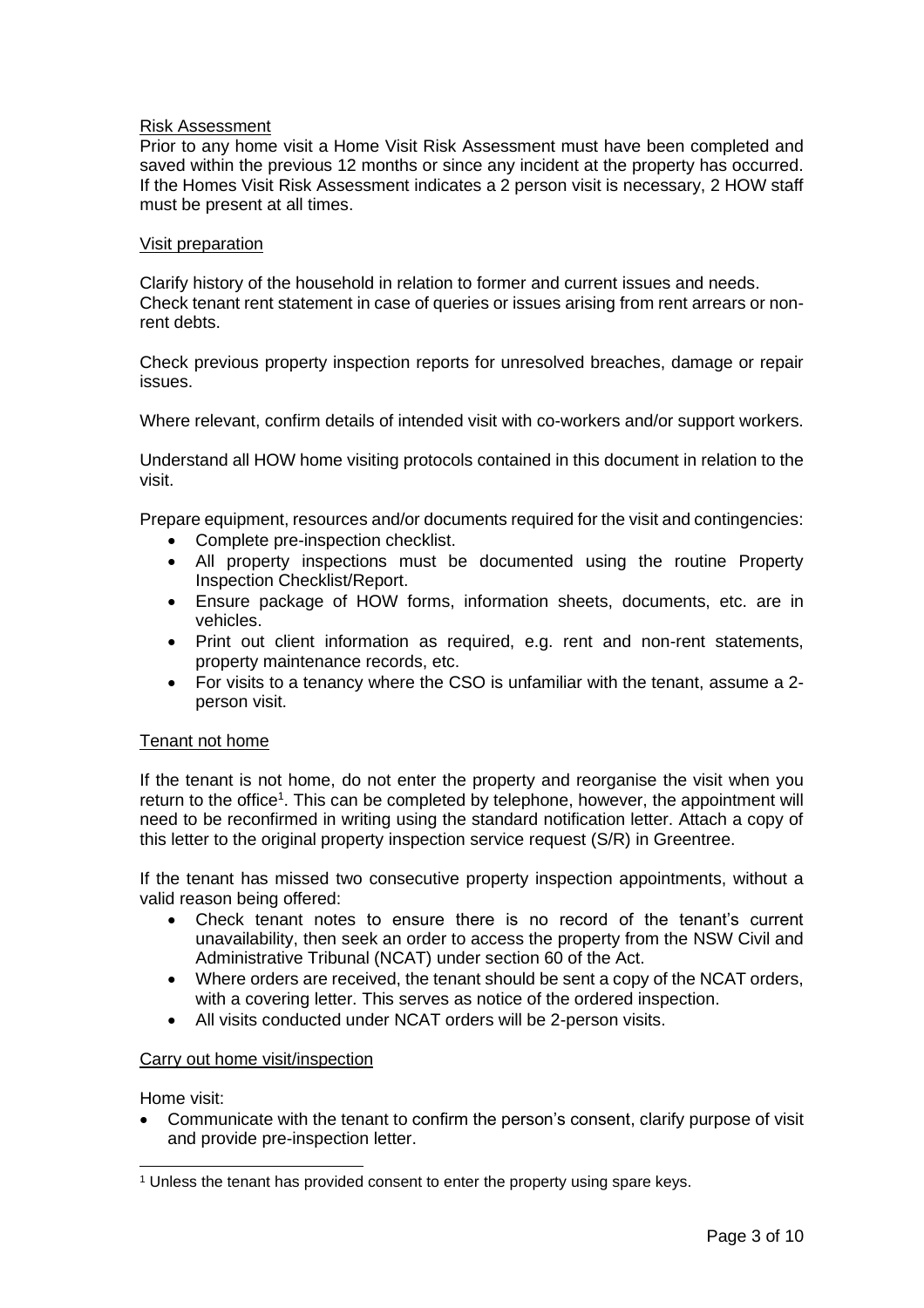- Actively seek and record all tenant feedback on services provided by HOW, any issues or concerns in relation to the visit and/or associated service or tenancy matters.
- Engage appropriately (considering duty of care and code of conduct requirements) with the tenants and others in the home.
- Deal with difficult or challenging situations appropriately and in accordance with relevant HOW policies and procedures.
- Recheck tenant contact details and document these on the Property Inspection Checklist/Report.
- Identify any issues of concern that might place the tenant or others (or the tenancy) at risk.

Property inspection:

- The property is inspected according to HOW's organisational requirements.
- All relevant aspects of the property are sighted and noted (as per the Property Inspection Checklist).
- Inspections are controlled and documented using the organisation's Property Inspection Checklist. It is imperative that this checklist is used to guide every inspection.
- Pay attention to "early warning signs" of potentially serious issues, such as damp areas and evidence of leaks, termite activity (signs of wood dust or soft door frames), and significant wall cracks, etc.
- Situations requiring specialist advice need to be identified e.g. hoarding, suspicion of domestic and family violence, mandatory reporting obligations and other issues that may indicate risk to safety and/or tenancy. If any of these issues are present, report to line manager.

Critical points to remember when conducting property inspections:

- Do not be late for appointments. If you are running late, ensure that the tenant is notified as soon as practicable.
- Seek approval from the tenant to take photos identifying any damage for internal HOW use only (ie to inform asset staff if not present). If tenant refuses no photos can be taken.
- Full and unimpeded access is required at all visits to all rooms, walls and floors. Asking for animals to be away from the property, items to be picked up off the floor or items removed from walls are reasonable requests and the purpose of such requests should be explained to the tenant (i.e. removal of animals for safety reasons; items to be picked up off the floor or removed from walls to inspect any potential damage etc). Such requests should be made in a professionally appropriate (polite and courteous) manner.
- Do not engage in other unnecessarily intrusive behaviours, e.g. opening cupboards and drawers (unless there is a valid reason to do so). If such tasks are required, provide an explanation to the tenant as to why this is necessary. Do not make (or agree with others) uninvited comments or "value judgements" regarding tenants or the condition of the property.
- During property inspections, strictly follow all instructions and organisational work, health and safety procedures that are designed to keep you (and others) safe.

#### Assessment of property care

Where the property care by the tenant meets or exceeds standards, the tenant should be thanked in the form of an Excellent Property Care Letter and this should be recorded on their file.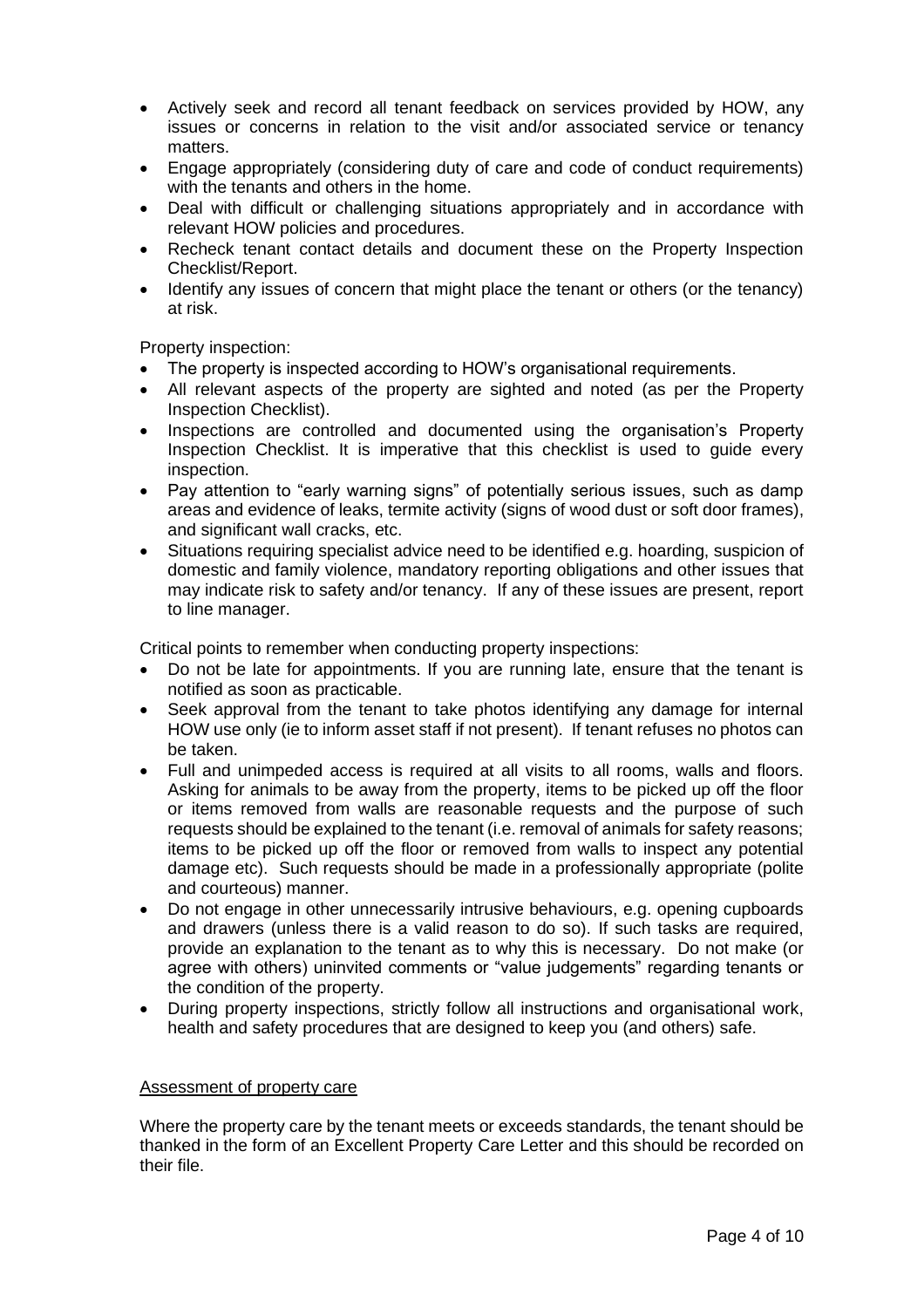If there are any concerns regarding property care, discuss this directly with the tenant. It is acknowledged that these conversations can be difficult and uncomfortable. However, it is important that the tenant understands that they should expect an inspection follow up and a Breach Letter which clearly describes the concerns and how they can be remedied. Ensure to explain to the tenant that the intent of this action is to assist the tenant to sustain their tenancy.

Where agreement can't be achieved at the inspection, the conversation needs to remain positive, polite and assertive. It is important that the tenant understands that the matter can be resolved by other means, either by signed agreement, or by having the matter heard by an impartial decision maker at NCAT.

Where there are items of tenant damage that will need to be fixed by HOW immediately, i.e. a smoke alarm disconnected by the tenant, the tenant needs to be informed that HOW will repair the item urgently at the tenant's cost.

HOW cannot charge the tenant for repairs unless the tenant has signed a consent form that acknowledges their responsibility for damage and permits HOW to charge the repair. Where consent is not recorded, damage is disputed or not remedied after an agreed time, the following options are available:

• HOW can arrange for the repair and charge the tenant and the tenant is able to appeal this decision within 21 days if they disagree with the charge

Where there is concern about the tenant's capacity to adequately care for the property in the longer term, discuss the matter with the Chief Customer Officer immediately following the inspection, in order to develop a response that fulfils the organisation's commitments to sustain tenancies at-risk and also to protect our assets. It might be appropriate in some circumstances, at the time of the visit or following the visit, to refer the tenant to local support services for further assistance.

#### Post-inspection follow-up

It is imperative that all post-inspection matters are actioned accordingly.

| <b>Issue/concern</b>                                                                                                                                               | <b>Response</b>                                                                                                                                                                                                                                                                                                                             |
|--------------------------------------------------------------------------------------------------------------------------------------------------------------------|---------------------------------------------------------------------------------------------------------------------------------------------------------------------------------------------------------------------------------------------------------------------------------------------------------------------------------------------|
| There are matters of concern<br>about the welfare of children<br>living at the property                                                                            | Open a Service Request (S/R) and report these<br>concerns immediately to the Chief Customer<br>Officer.<br>Make the mandatory notification to relevant<br>authorities, in line with the organisation's<br>Mandatory Reporting policy.                                                                                                       |
| There are matters of concern<br>about <b>criminal behaviour</b> at the<br>property, i.e. evidence of drug<br>making equipment or of the sale<br>or supply of drugs | Open a S/R and report issues immediately to the<br><b>Chief Customer Officer.</b><br>Develop an appropriate response, which needs to<br>consider duty of care responsibilities and the best<br>interests of the broader community, but also needs<br>to be balanced with the client privacy obligations of<br>the organisation and the Act. |
| There are serious public health<br>and safety concerns at the<br>property                                                                                          | Open a S/R and report these issues immediately to<br>the Asset Administrator.<br>Develop and document an appropriate response<br>and/or action plan.                                                                                                                                                                                        |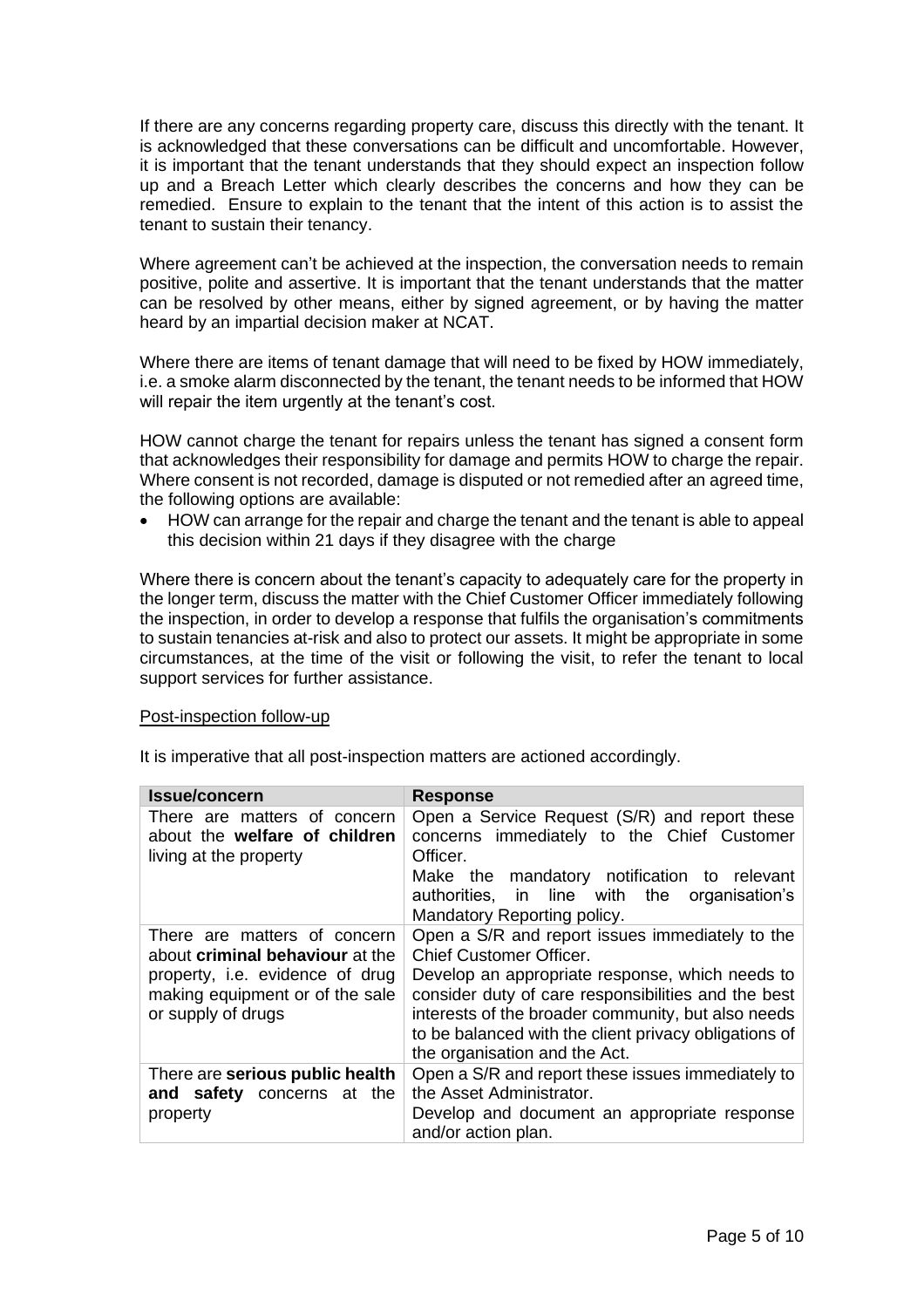| There is evidence<br>of<br>unauthorised residents living<br>at the property                                                                                      | Refer to the organisation's procedures in relation to<br>non-disclosure of information by tenants.                                                                                                                                                            |
|------------------------------------------------------------------------------------------------------------------------------------------------------------------|---------------------------------------------------------------------------------------------------------------------------------------------------------------------------------------------------------------------------------------------------------------|
| <b>Repairs</b> are required at<br>the<br>property that are not to<br>be<br>charged to tenant                                                                     | Create a S/R and direct to the contractor. Attach<br>copies of inspection documentation as relevant to<br>the request.                                                                                                                                        |
| <b>Further</b> investigation<br>is<br>required of technical/structural<br>issues at the property                                                                 | Open a S/R and direct to the Asset Administrator.<br>Attach copies of inspection documentation as<br>relevant to the issue.                                                                                                                                   |
| There are<br>property<br>care<br>matters that the tenant needs to<br>attend to                                                                                   | Send the tenant a breach letter documenting the<br>breach and the remedy. Attach a copy of the letter<br>to the open property inspection S/R.                                                                                                                 |
| There are concerns about the<br>capacity of the tenant<br>to<br>sustain their tenancy or where<br>it is clear that the tenant could<br>benefit from more support | Open a S/R and report issues immediately to the<br>Chief Customer Officer.<br>Engage in discussion with the Chief Customer<br>Officer regarding:<br>Referrals to support agencies;<br>$\bullet$<br>More regular property inspection/home visits.<br>$\bullet$ |

#### **Documentation**

All documentation relating to the property inspection will be attached to the open property inspection S/R.

It is **mandatory** that the following documentation is attached:

- A signed and dated copy of the Property Inspection Checklist/Report
- A copy of the inspection appointment advice to the tenant.

Other documentation that should be attached, if issued, includes:

- Pre-inspection checklist
- NCAT orders
- Post-inspection follow-up letters.

#### Set frequency of future home visits/inspections

The frequency of future home visits/inspections should be set according to the following guidelines.

| <b>Criteria</b>                                                                                                    |
|--------------------------------------------------------------------------------------------------------------------|
| The property is not being cared for to a satisfactory standard.                                                    |
| All other HOW tenants (1 per year Asset Inspection for planned<br>maintenance purposes, 1 per year CSO inspection) |
|                                                                                                                    |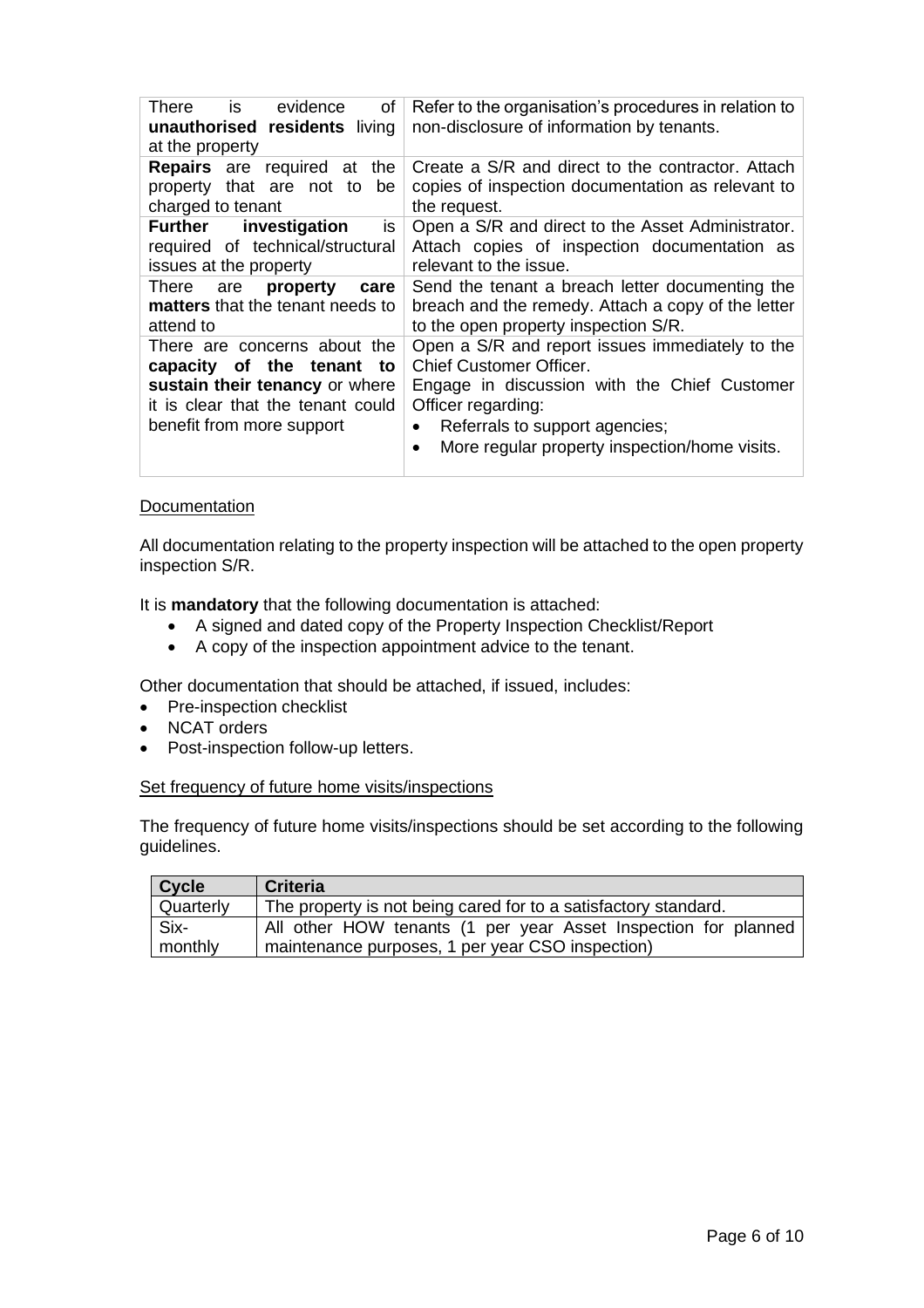#### **Property Inspection Process**

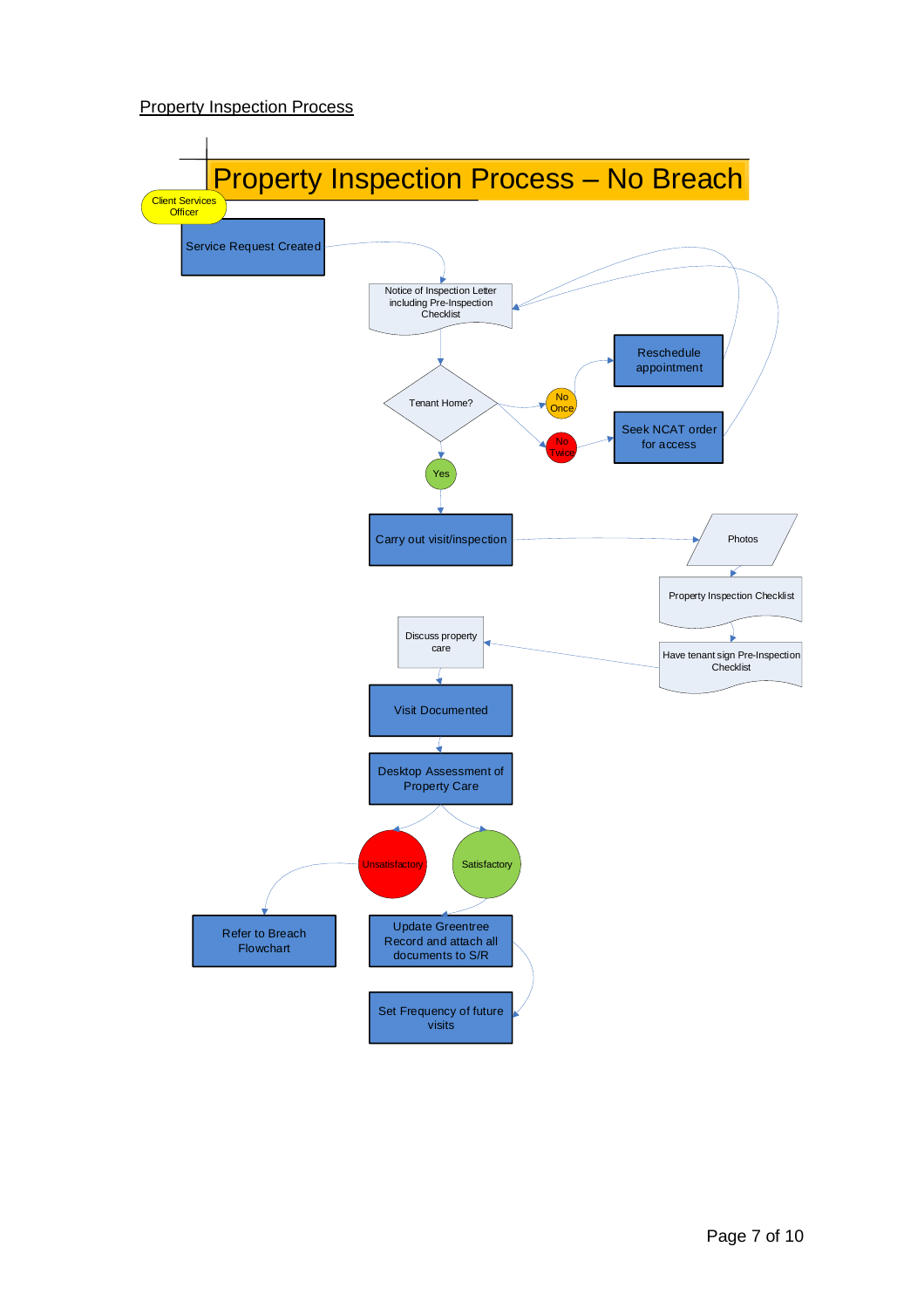# Property Inspection Process – Breach

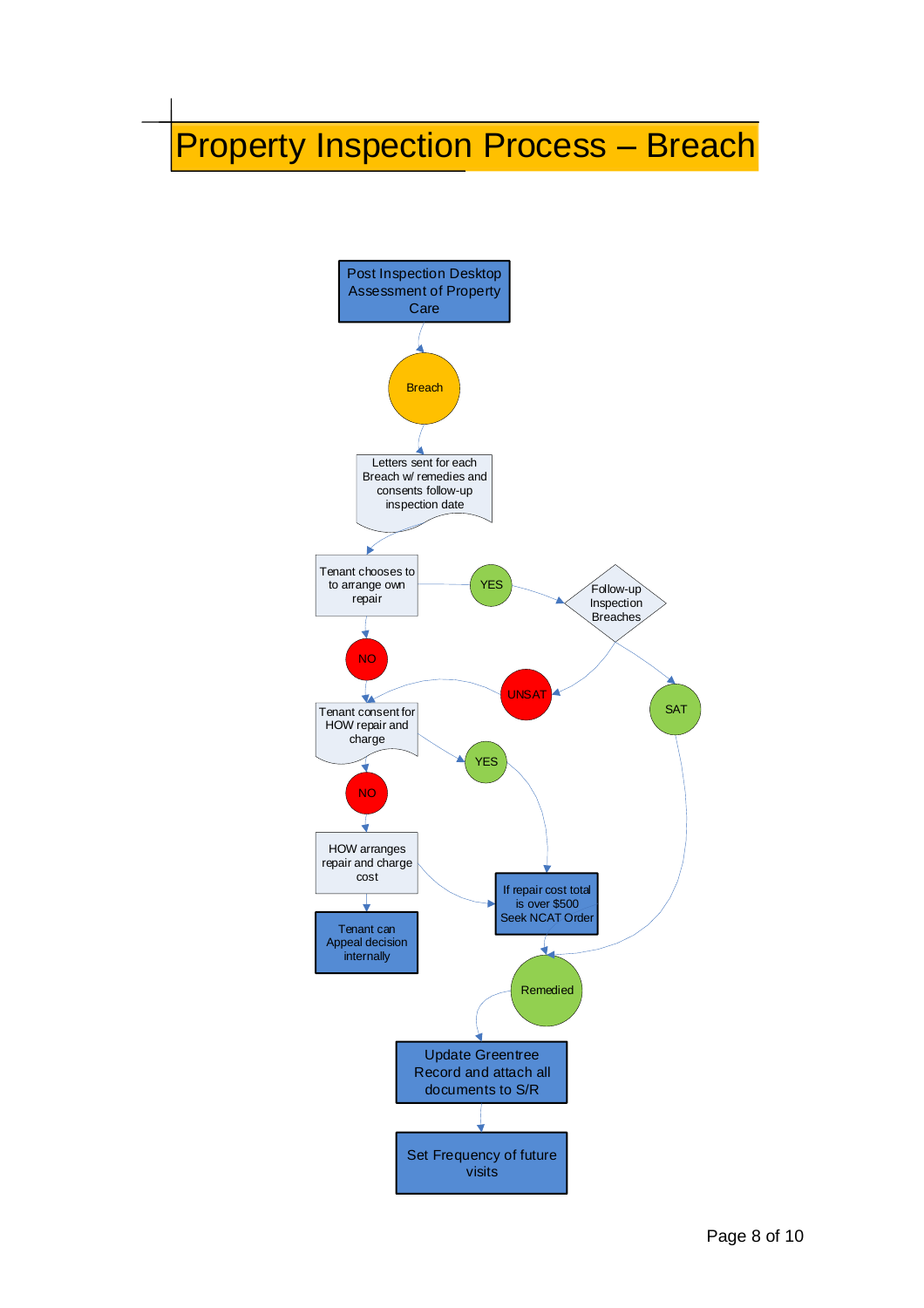## **3.13 Inspection**

- *CRM* <sup>→</sup> *Service & Support* <sup>→</sup> *Service Requests Summary* = "Inspection" *Organisation* = Tenant name *Physical Asset* = property *Status =* "m.inspection required" *Problem Description* = notes following the exit inspection *Solution* = notes following the exit inspection
- *! Additional Tab*

*Assigned User and Assigned Team* = person creating Service Request *Service Group and Service Person* = person actioning Service Request *Contact Method* = "By Post"

*Type* = "Inspection"

*! Timeline Tab*

> *Scheduled Start Time and Finish Time =* Entry Date/Time range to appear on Entry Notice

*! Print Select ellipses button "…" Select Relevant Template(s)*

## **3.6 Responsive Maintenance**

- *Open Service Request from Workflow Desktop*
- *CRM* <sup>→</sup> *Service & Support* <sup>→</sup> *Service Requests*

*Summary* = description of works required

*Organisation* = Tenant at property

*Physical Asset* = property

*Status =* a status that starts with "m.maint"

*Contact Notes* = information about who contacted you

*Problem Description* = notes about what the issue is, what is required to be done and the tenant's availability. This information appears on the Purchase Order.

*Solution* = completed with what has taken place once work has been completed.